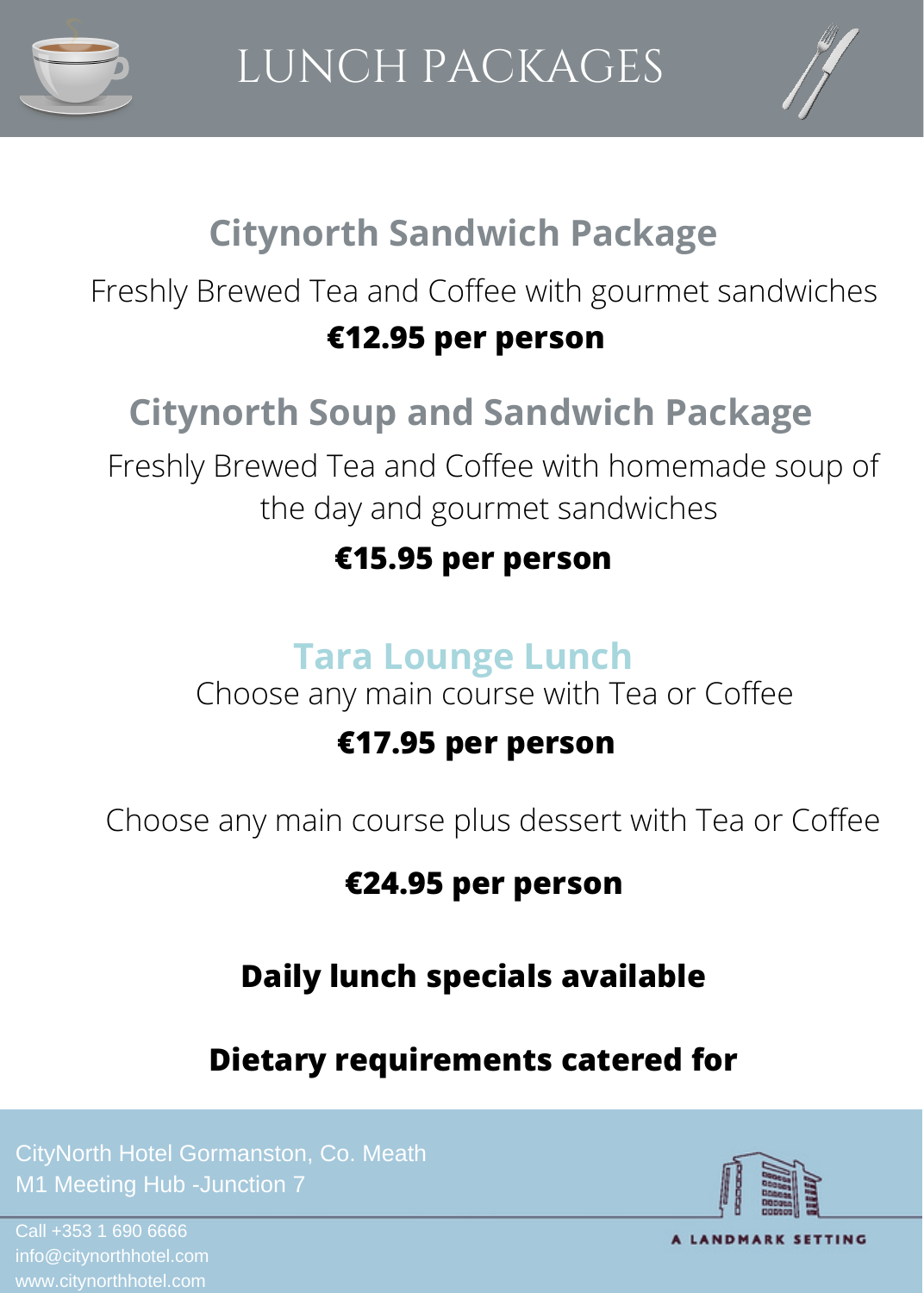



#### **Tea, Coffee and Cookies** Freshly Brewed Tea and Coffee with handmade cookies **€4.95**

## **Tea, Coffee and Scones**

Freshly Brewed Tea and Coffee with homemade scones **€5.95**

## **Tea, Coffee and Pastries**

Freshly Brewed Tea and Coffee with homemade pastries **€5.95**

**Tea or Coffee**

#### **€3.50**

# **Additional Extras**

| Bacon Baps               | €8.00 |
|--------------------------|-------|
| Granola and Yoghurt Pots | €4.95 |
| Homemade Flapjacks       | €3.95 |
| <b>Fruit Pots</b>        | €4.50 |

CityNorth Hotel Gormanston, Co. Meath

Call +353 1 690 6666



A LANDMARK SETTING